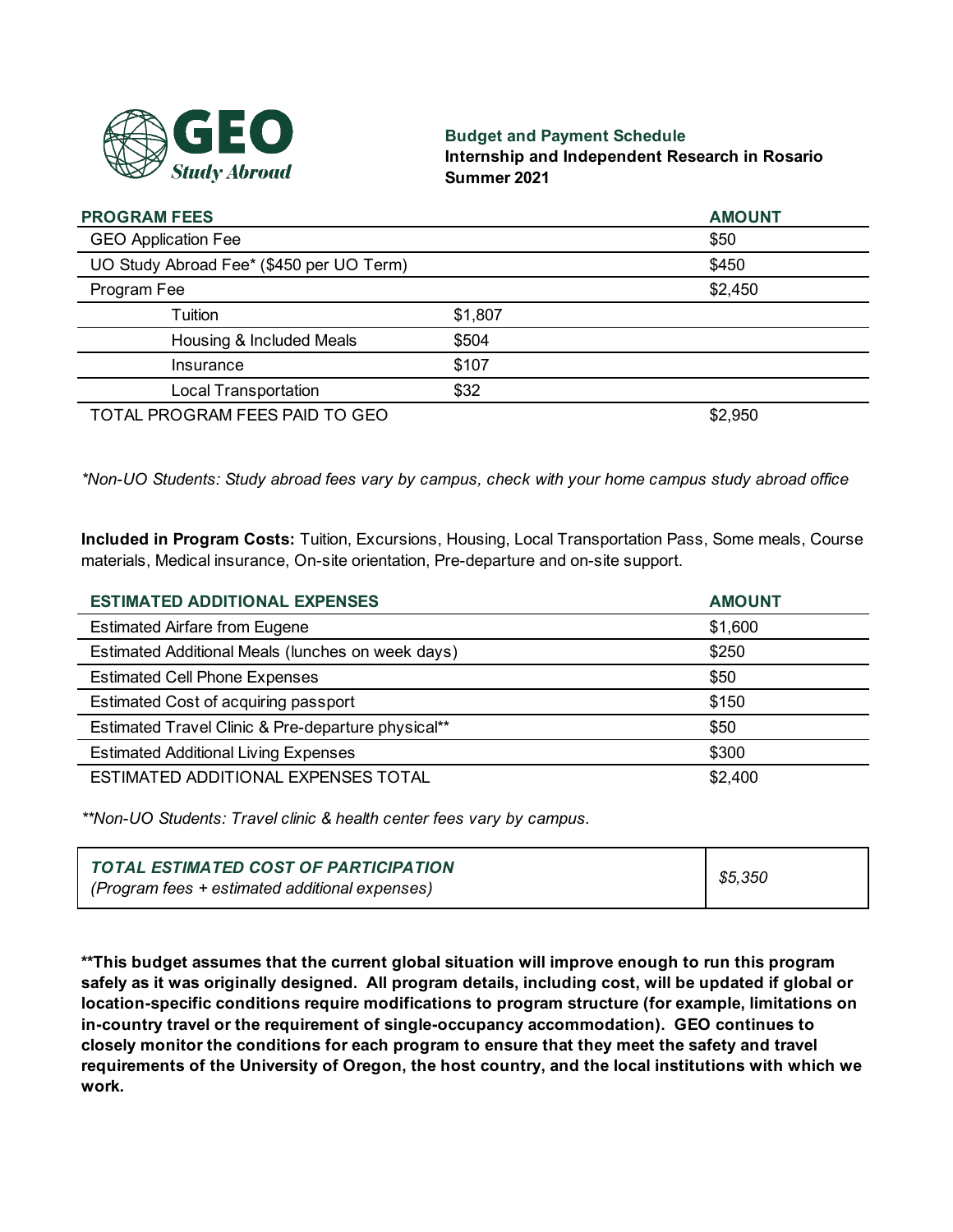# **PAYMENT SCHEDULE** (What is due when?)

**UO students:** GEO will charge all program fees to your UO Student Billing Account.

### **Billing and Payment Schedule for UO Students**

| When you apply                     | An application fee of \$50 is due at the time of application; applications will not be<br>considered until the application fee is received. Once paid, the application fee is<br>non-refundable under any circumstances.                                                                                                                                                                                                                                                                                                                                                                                                                                                                                                                                                                                                                                                                 |  |  |
|------------------------------------|------------------------------------------------------------------------------------------------------------------------------------------------------------------------------------------------------------------------------------------------------------------------------------------------------------------------------------------------------------------------------------------------------------------------------------------------------------------------------------------------------------------------------------------------------------------------------------------------------------------------------------------------------------------------------------------------------------------------------------------------------------------------------------------------------------------------------------------------------------------------------------------|--|--|
| When you are offered<br>acceptance | A non-refundable program deposit of \$500 is due within one week of acceptance<br>or nomination offer to confirm your space on the program. The program deposit<br>is not an additional fee but is part of the total GEO program fee.<br>Once a student has authorized GEO to charge the deposit to their UO student<br>account, or has submitted the deposit directly to GEO, the program deposit is<br>non-refundable except in cases where a student is denied acceptance to the<br>program for which he or she has applied. If the required application materials are<br>not completed by the deadline, the application will be considered abandoned and<br>cancelled by GEO. In such cases, the deposit will not be refunded. Students who<br>fail to pay the program deposit by the first cancellation/deferral date listed below<br>will have their program application canceled. |  |  |
| $4 - 7$ weeks before you<br>depart | GEO will bill your UO Student Billing Account for the remainder of your program<br>fee. This amount will be due according to standard UO Payment and Due Dates.<br>For programs that take place over multiple terms, GEO will bill you a percentage<br>of your fee over each term. For more information about UO Payment and Due<br>Dates, see this link:<br>https://ba.uoregon.edu/content/payments                                                                                                                                                                                                                                                                                                                                                                                                                                                                                     |  |  |

We encourage you to visit the following page to learn about scholarship and funding opportunities: https://geo.uoregon.edu/scholarships

Also, you should speak with a financial aid counselor regarding your current financial aid package.

**Non-UO students:** Payment due dates vary depending on your home campus. Students will receive instructions by email with a due date and payment instructions.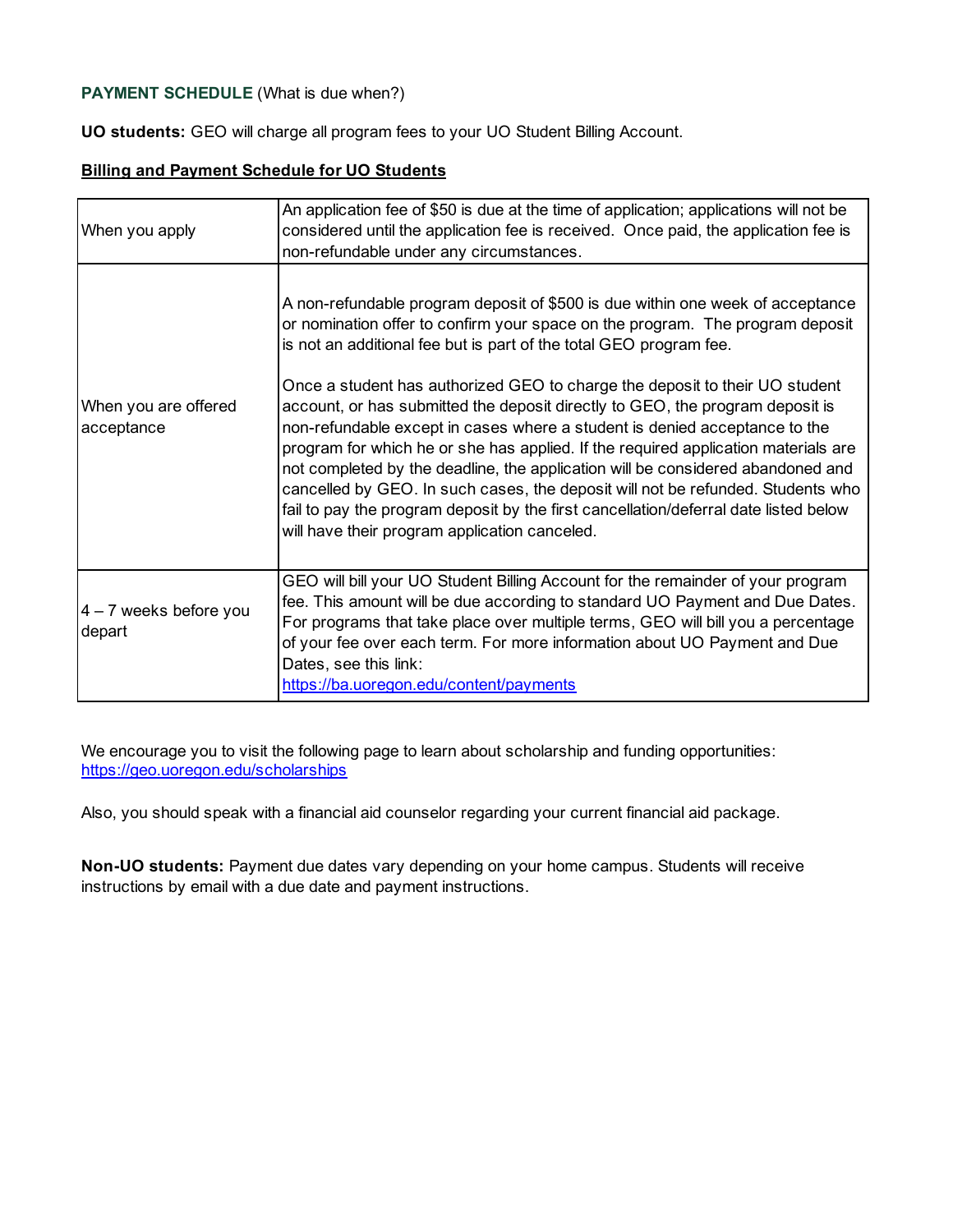# **CANCELLATION AND REFUND POLICY INFORMATION:**

*Important:* The GEO Cancellation and Deferral Policy is effective from the time a student agrees to pay their non-refundable deposit or electronically signs the program commitment form, regardless of application or acceptance status. It is essential to read this policy before a potential cancellation or deferral takes place, in order to understand the ramifications.

#### **Cancellation/Deferral Penalty Dates:**

| CANCELLATION/DEFERRAL DATE                 |              | <b>IPENALTY AMOUNT</b>  |                |                                                                   |
|--------------------------------------------|--------------|-------------------------|----------------|-------------------------------------------------------------------|
| Before                                     | June 2, 2021 |                         |                | \$500 program deposit plus unrecoverable<br>costs incurred by GEO |
| From:                                      | June 2, 2021 | through:                | July 1, 2021   | 10% of total GEO fees plus unrecoverable<br>costs incurred by GEO |
| From:                                      | July 2, 2021 | through:                | August 1, 2021 | 20% of total GEO fees plus unrecoverable<br>costs incurred by GEO |
| Program start date or after program begins |              | Full amount of GEO fees |                |                                                                   |

**Cancellation/Deferral Process: Students who cancel or defer their participation must notify both GEO and the program provider or the host institution in writing.** Fax (GEO: 541-346-1232) or email is acceptable (GEO: geoinfo@uoregon.edu). Verbal notification to GEO or notification given to a non-UO campus study abroad office is not sufficient.

• If one of the deadlines in the Student Budget posted on the program page of the GEO website falls on a weekend or holiday, GEO will accept written notifications received on the following business day.

• A student can defer their application for up to twelve months from the term in which their original program was scheduled to start, and upon approval by the GEO advisor. Beyond twelve months, a student must cancel their application and re-apply. The student will be responsible for payment of any unrecoverable costs. In some cases, a student may be able to apply their non-refundable application fee and deposit to a future GEO program upon GEO approval.